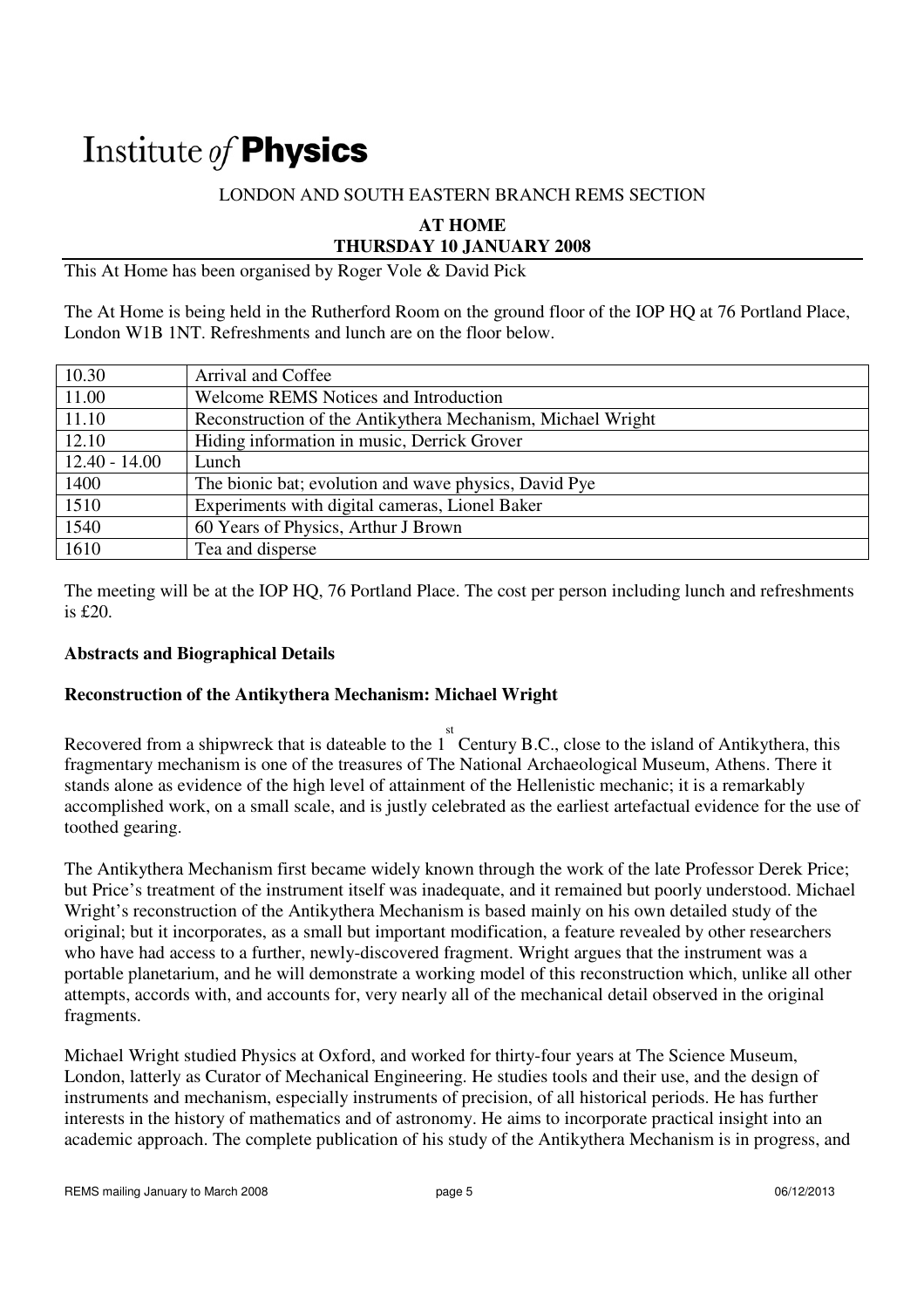other current work includes studies of circular and linear dividing engines, a catalogue of the contents of James Watt's private workshop, and horological topics.

#### **Hiding information in music: Derrick Grover**

After my previous talk on steganography to REMS in 1985 a member of the audience asked about the rumour that the BBC had hidden information in music to communicate with the underground during world war 2. Elgar, also, is reputed to have hidden messages in his compositions.

This talk looks into the possibilities and considers various ways in which it could be done. It is applicable to forensic evidence for copyright protection and introduces the possibility of people developing a signature tune based on their name.

Derrick Grover became interested in steganography for the protection of copyright while licensing computer software at the National Research Development Corporation. He founded the Technology of Software Protection Specialist Group for the British Computer Society and was its chairman for many years. He is editor and contributor to "The Protection of Computer Software". Pub. CUP. Previously he was engaged in Research and Development of electronic systems and IT in the UK and USA. He graduated at University College London and is a Fellow of the Institute.

### **The bionic bat: evolution and wave physics: David Pye**

There can be no more striking example of the relationship between physics and biology than the echolocation systems of bats. Bats are guided in their flight by short wavelength ultrasounds used in a manner similar to the microwaves of radar. In order to do this they must exploit many of the basic properties of waves. The lecture demonstrates these properties by performing several classical experiments. The results are then used to refine an initially simple air-sonar to achieve very striking sensitivity and performance in a `Bionic Bat'.

The different design options are shown to resemble rather closely a variety of real bats, both in appearance and in mode of operation. But the beautiful adaptations of bats have arisen entirely through competitive evolution and they face severe biological as well as physical constraints. For example the acoustic countermeasures used by their prey further increase the diversity of bats themselves. Biodiversity and classical physics here go hand in hand.

Professor David Pye: born in 1932, he was educated at Queen Elizabeth's Grammar School, Mansfield, University College of Wales, Aberystwyth and Bedford College for Women (sic), London. He was Lecturer then Reader at King's College and has been Professor of Zoology at Queen Mary College, University of London since 1973. He developed an early fascination for bat `radar' and the instrumentation necessary for the study of animal ultrasound. He was a Founder Director in 1976 of QMC Instruments Ltd which produced large numbers of commercial ultrasound detectors, mainly for biological studies. He has travelled widely in order to study tropical bats and latterly has developed an interest in ultraviolet and polarisation in the visual world of animals (author of Polarised Light in Science and Nature: Institute of Physics Publishing, now Taylor & Francis). He is a Fellow of the Institute of Physics and an Honorary Fellow of the Royal Institution. A strong supporter of demonstration lectures, he gave the Royal Institution Christmas Lectures in 1985, and shares the Dodo's opinion that "the best way to explain it is to do it".

### **Experiments with digital cameras: Lionel Baker**

Have you sometimes wondered whether your camera is performing as well as it did or as well as it should? Experiments involving 8 different makes of camera will be described. Simple methods for measuring image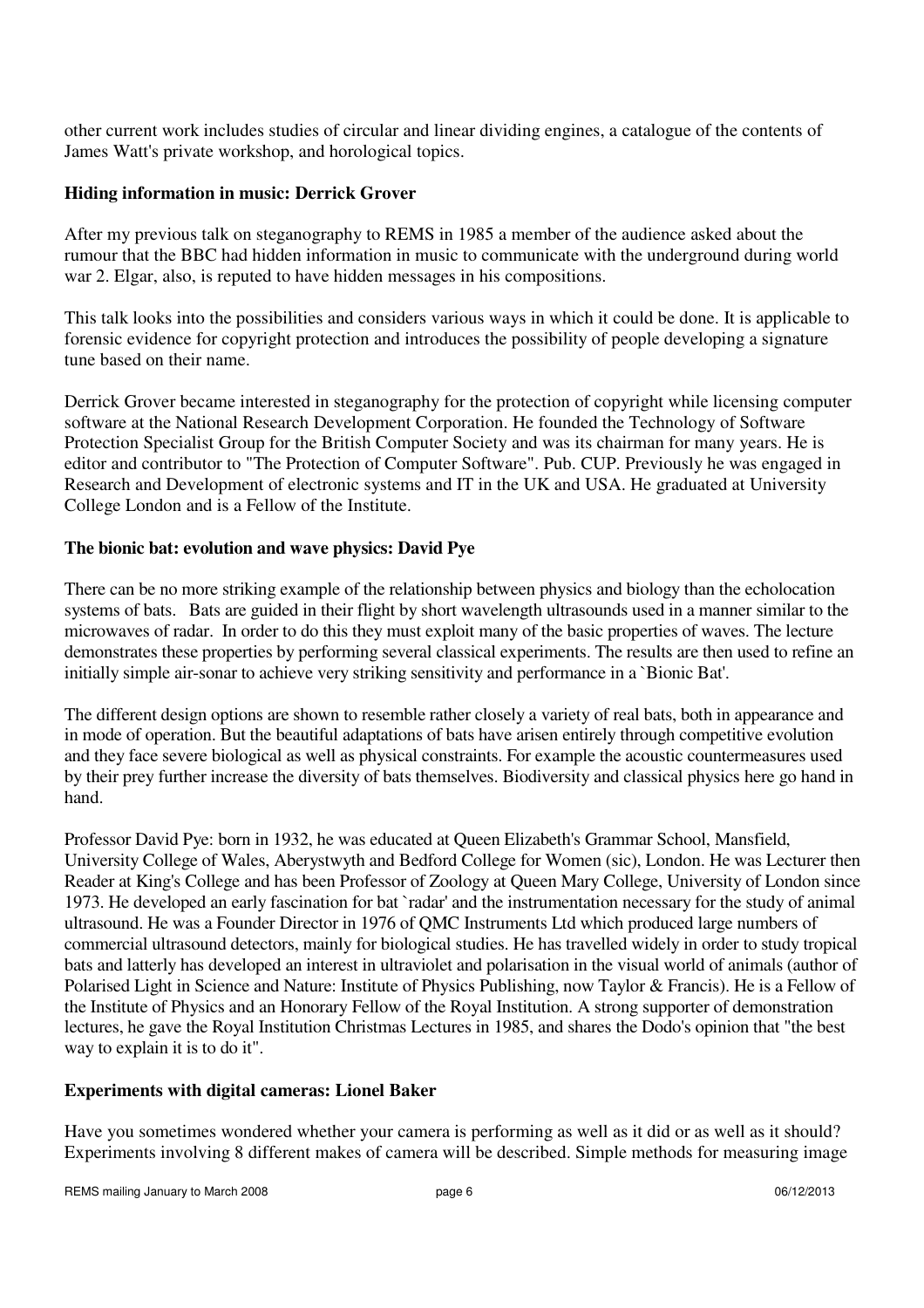information content and veiling glare will be discussed, as these are the main parameters influencing image quality.

Hints will be given, with examples, of how to optimize camera settings, improve images and even extend camera specifications.

We hope you will be able to follow the attached instructions for measuring the Optimum Print Width of your camera so that a survey of results can be undertaken in good time for presentation at the talk. There will also be an opportunity on the day to measure your own eye performance, as this will enable you to relate print size to your visual correction.

Lionel Baker graduated in physics from Imperial College in 1953 and completed his PhD there in 1955. After completing a Research Fellowship at the Royal Aircraft Establishment he joined Sira Ltd in 1958 and retired in 1990. His main interest has been in the design and testing of optical instrumentation. He is currently Chair of a BSI committee dealing with optics and photonics. His website is www.geocities.com/baker\_lionel

## **60 Years of Physics: Arthur J Brown**

Professor-emeritus Arthur Brown was born and went to school in South-west Scotland and thence to the University of Edinburgh from which he graduated in 1942 with the degree of MA with honours in Mathematics and Natural Philosophy. This degree, though long accepted by IOP as a Physics degree, in fact contained very little Physics but proved ideal for his war-time work on *Separation of the Uranium isotopes by diffusion through a porous barrier.* This was carried out under the direction of Professor F E Simon of Oxford University mainly at out-stations in North Wales and at Birmingham University. It became the title of his thesis for which was awarded the degree of PhD by Birmingham in 1947 and led to A Inst P in the same year. F Inst P followed around 1960 by which time he had spent several years at Cambridge working on mechanical properties of metals and then returned to Edinburgh to join the staff of his old Department of Natural Philosophy, firstly as lecturer and later as reader. He was appointed to a chair at the City University, London in 1967, leading a group working on ultrasonics, mainly applied to non-destructive testing. He retired in 1982.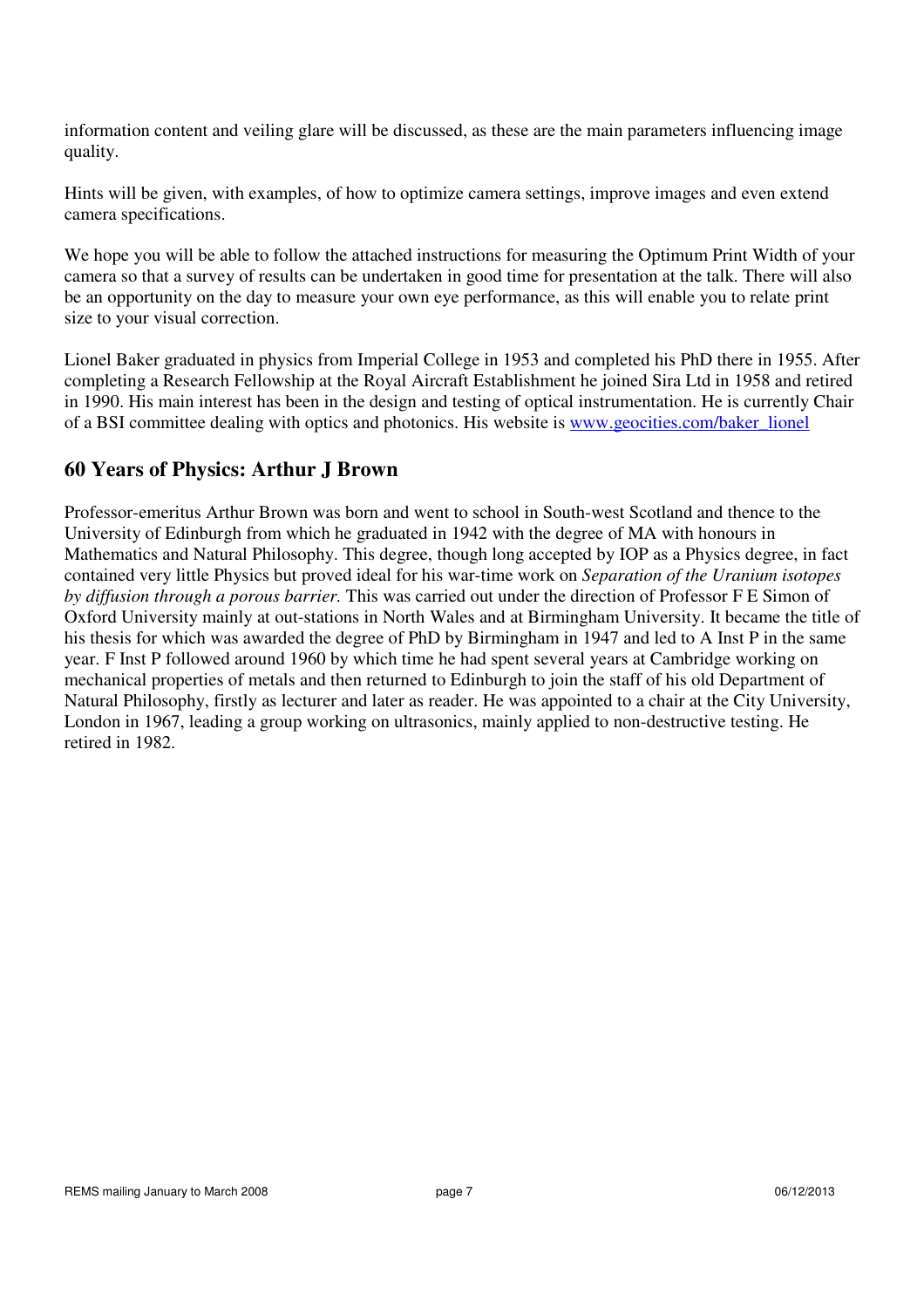# **Digital Camera Testing Group**

The aim of this group is to assess support for use of a new camera quality metric called **Optimum Print**  Width (OPW) that could be measured by most camera users. This will help in optimizing your camera controls and when comparing the performance of different models. Please refer to the instructions for measuring this parameter on the next page. No responsibility is accepted for the accuracy of measurements given in confidence to Members.

*Welcome to our group!* 



Sector star pattern